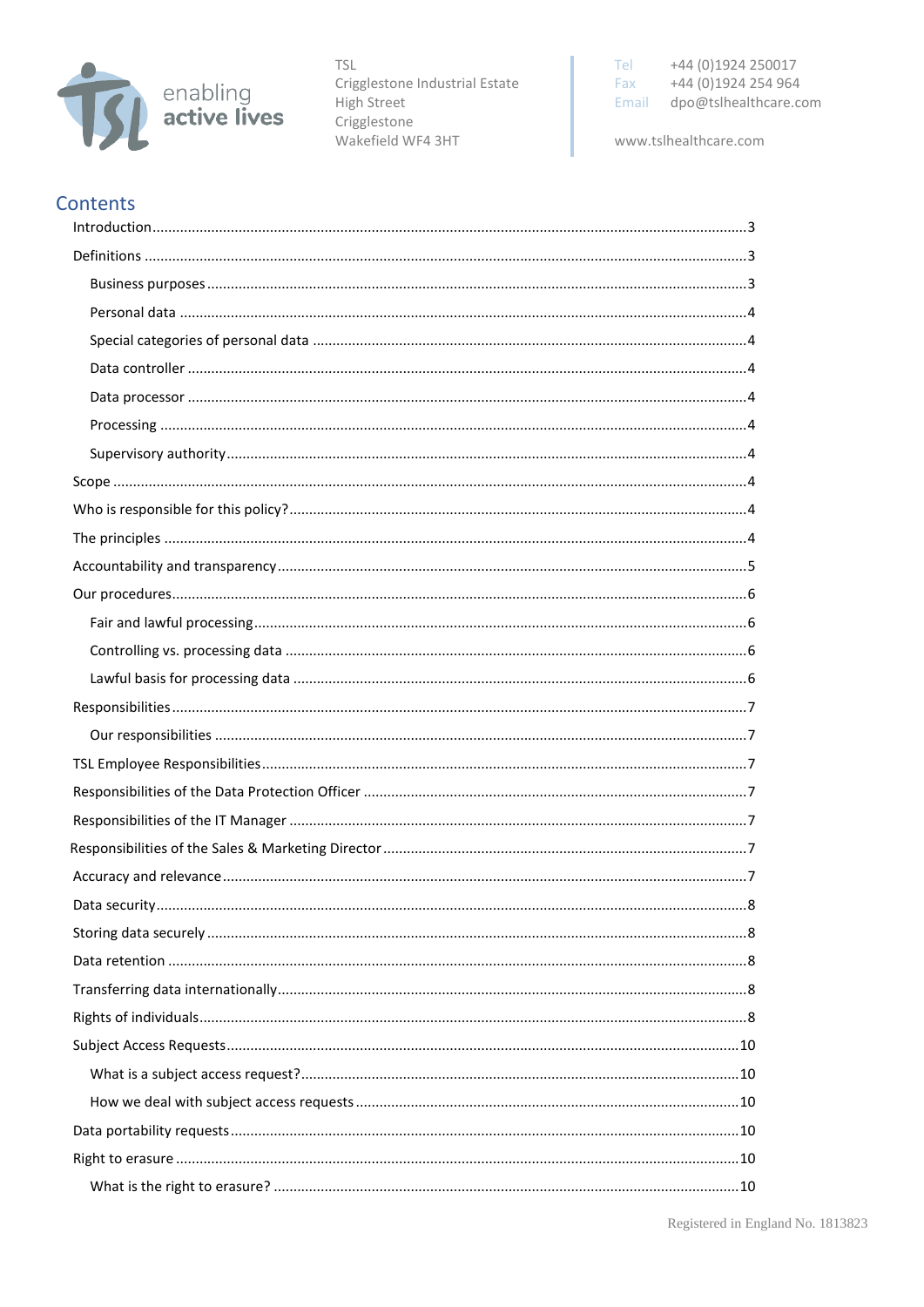

**TSL** Crigglestone Industrial Estate High Street Crigglestone Wakefield WF4 3HT

www.tslhealthcare.com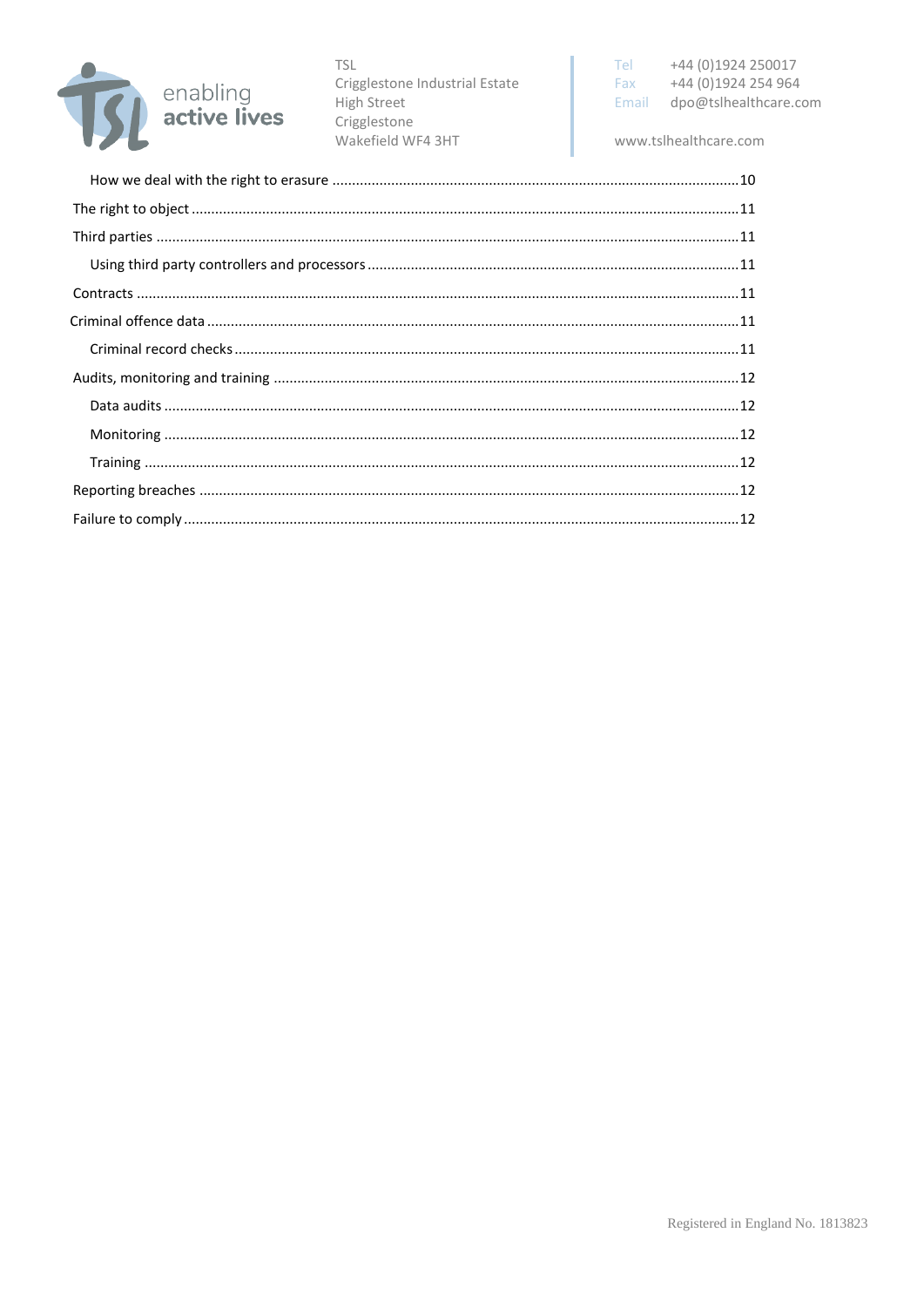

## <span id="page-2-0"></span>Introduction

Toiletry Sales Group and Subsidiaries (TSL) is committed to protecting the rights and freedoms of data subjects and safely and securely processing their data in accordance with all of our legal obligations.

We hold personal data about our employees, current and prospective clients (suppliers, customers, consumers) and other individuals for a variety of business purposes.

This policy sets out how we seek to protect personal data and ensure that our staff understand the rules governing their use of the personal data to which they have access in the course of their work. In particular, this policy requires staff to ensure that the Data Protection Officer (DPO) be consulted before any significant new data processing activity is initiated to ensure that relevant compliance steps are addressed.

## <span id="page-2-1"></span>Definitions

<span id="page-2-2"></span>

| <b>Business purposes</b> | The purposes for which personal data may be used by us:                                                                                                                                                    |  |
|--------------------------|------------------------------------------------------------------------------------------------------------------------------------------------------------------------------------------------------------|--|
|                          | Personnel, administrative, financial, regulatory, payroll and business development purposes.                                                                                                               |  |
|                          | Business purposes include the following:                                                                                                                                                                   |  |
|                          | Compliance with our legal, regulatory and corporate governance obligations and good<br>practice                                                                                                            |  |
|                          | Gathering information as part of investigations by regulatory bodies or in connection<br>with legal proceedings or requests                                                                                |  |
|                          | Ensuring business policies are adhered to (such as policies covering email and internet<br>use)                                                                                                            |  |
|                          | Operational reasons, such as recording transactions, training and quality control,<br>ensuring the confidentiality of commercially sensitive information, security vetting, credit<br>scoring and checking |  |
|                          | Investigating complaints                                                                                                                                                                                   |  |
|                          | Checking references, ensuring safe working practices, monitoring and managing staff<br>access to systems and facilities and staff absences, administration and assessments                                 |  |
|                          | Monitoring staff conduct, disciplinary matters                                                                                                                                                             |  |
|                          | Marketing our business                                                                                                                                                                                     |  |
|                          | <i>Improving services</i>                                                                                                                                                                                  |  |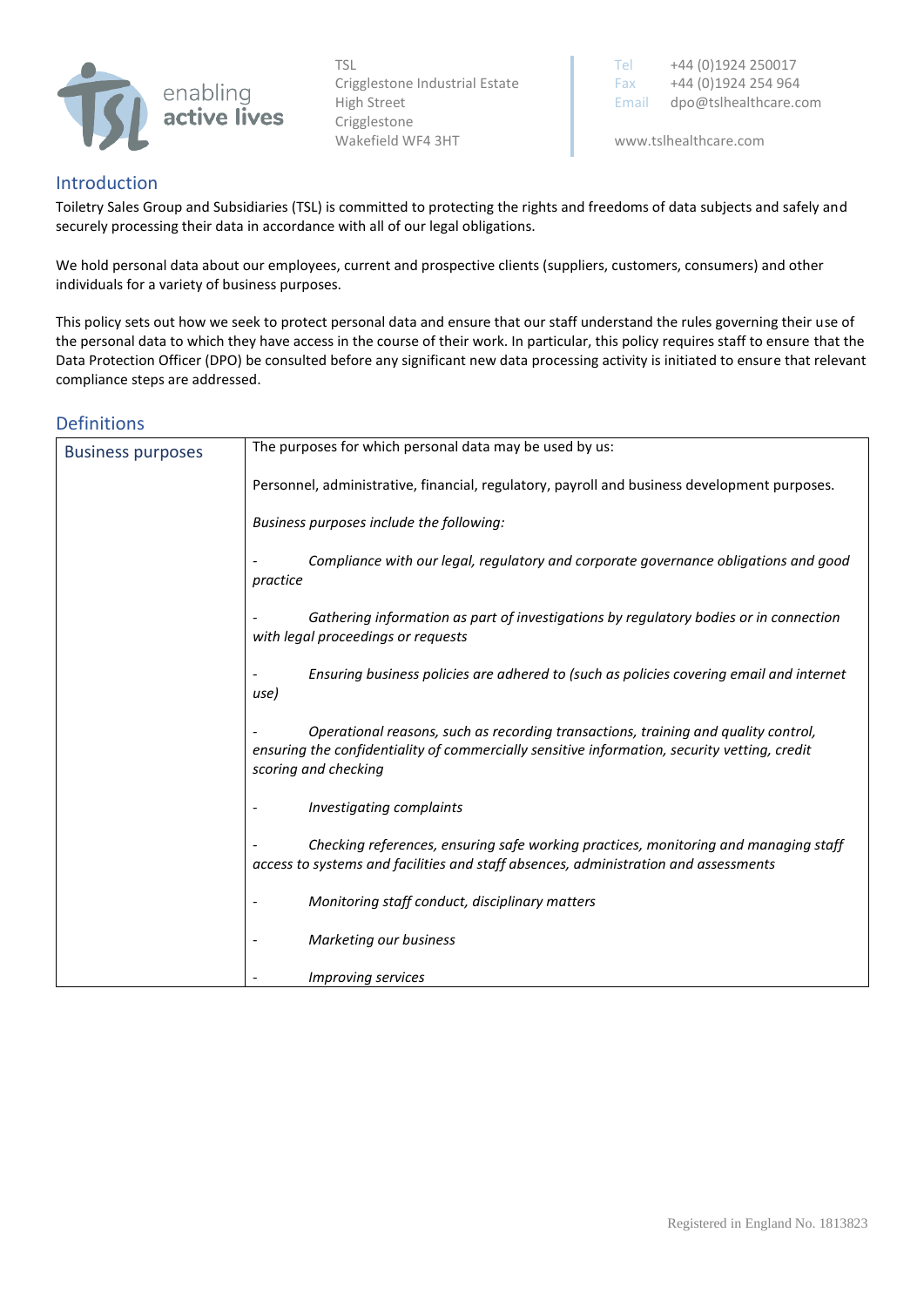

<span id="page-3-2"></span><span id="page-3-1"></span><span id="page-3-0"></span>

| Personal data   | 'Personal data' means any information relating to an identified or identifiable natural person ('data<br>subject'); an identifiable natural person is one who can be identified, directly or indirectly, in particular<br>by reference to an identifier such as a name, an identification number, location data, an online<br>identifier or to one or more factors specific to the physical, physiological, genetic, mental, economic,<br>cultural or social identity of that natural person. |
|-----------------|-----------------------------------------------------------------------------------------------------------------------------------------------------------------------------------------------------------------------------------------------------------------------------------------------------------------------------------------------------------------------------------------------------------------------------------------------------------------------------------------------|
|                 | Personal data we gather may include: individuals' phone number, email address, educational<br>background, financial and pay details, details of certificates and diplomas, education and skills, marital<br>status, nationality, job title, and CV.                                                                                                                                                                                                                                           |
| Special         | Special categories of data include information about an individual's racial or ethnic origin, political                                                                                                                                                                                                                                                                                                                                                                                       |
| categories of   | opinions, religious or similar beliefs, trade union membership (or non-membership), physical or mental<br>health or condition, criminal offences, or related proceedings, and genetic and biometric information                                                                                                                                                                                                                                                                               |
| personal data   | -TSL has determined that it is their policy not to collect data of this type.                                                                                                                                                                                                                                                                                                                                                                                                                 |
| Data controller | 'Data controller' means the natural or legal person, public authority, agency or other body which,<br>alone or jointly with others, determines the purposes and means of the processing of personal data;<br>where the purposes and means of such processing are determined by law.                                                                                                                                                                                                           |
| Data processor  | 'Processor' means a natural or legal person, public authority, agency or other body which processes<br>personal data on behalf of the controller.                                                                                                                                                                                                                                                                                                                                             |
| Processing      | 'Processing' means any operation or set of operations which is performed on personal data or on sets<br>of personal data, whether or not by automated means, such as collection, recording, organisation,<br>structuring, storage, adaptation or alteration, retrieval, consultation, use, disclosure by transmission,<br>dissemination or otherwise making available, alignment or combination, restriction, erasure or<br>destruction.                                                      |
| Supervisory     | This is the national body responsible for data protection. The supervisory authority for our                                                                                                                                                                                                                                                                                                                                                                                                  |
| authority       | organisation is Information Commissioners Office                                                                                                                                                                                                                                                                                                                                                                                                                                              |

#### <span id="page-3-6"></span><span id="page-3-5"></span><span id="page-3-4"></span><span id="page-3-3"></span>Scope

This policy applies to all staff, who must be familiar with this policy and comply with its terms.

This policy supplements our other policies relating to internet and email use. We may supplement or amend this policy by additional policies and guidelines from time to time. Any new or modified policy will be circulated to staff before being adopted.

## <span id="page-3-7"></span>Who is responsible for this policy?

Our data protection officer (DPO) has overall responsibility for the day-to-day implementation of this policy. You should contact the DPO for further information about this policy if necessary. [dpo@tslhealthcare.com](mailto:dpo@tslhealthcare.com)

#### <span id="page-3-8"></span>The principles

TSL shall comply with the principles of data protection (the Principles) enumerated in the EU General Data Protection Regulation. We will make every effort possible in everything we do to comply with these principles. The Principles are:

#### **1. Lawful, fair and transparent**

Data collection must be fair, for a legal purpose and we must be open and transparent as to how the data will be used.

#### **2. Limited for its purpose**

Data can only be collected for a specific purpose.

#### **3. Data minimisation**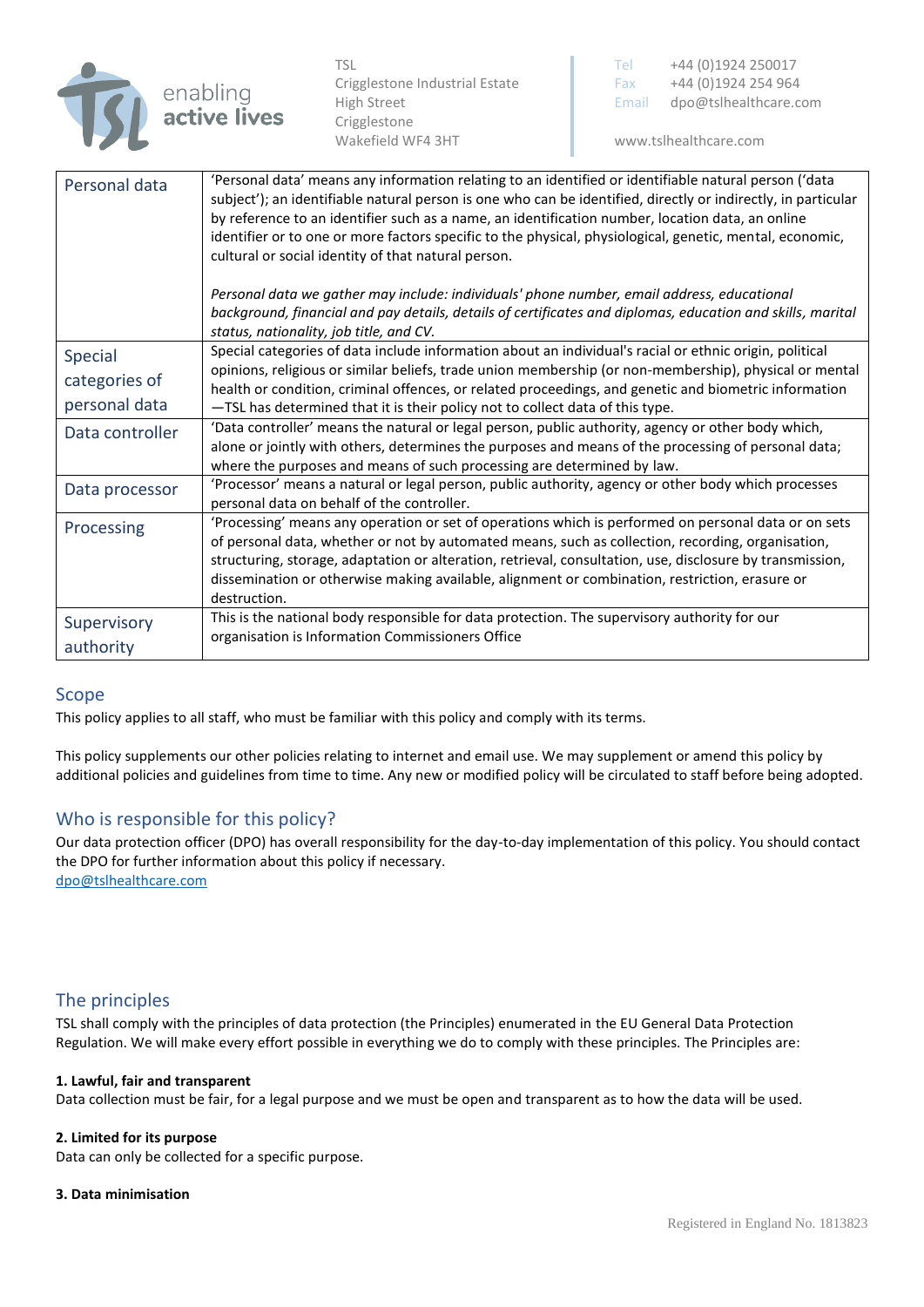

TSL TSL TEL +44 (0) 1924 250017 Crigglestone Industrial Estate Fax  $+44 (0)1924 254 964$ High Street **Email dpo@tslhealthcare.com** 

Any data collected must be necessary and not excessive for its purpose.

#### **4. Accurate**

The data we hold must be accurate and kept up to date.

#### **5. Retention**

We cannot store data longer than necessary.

#### **6. Integrity and confidentiality**

The data we hold must be kept safe and secure.

## <span id="page-4-0"></span>Accountability and transparency

We must ensure accountability and transparency in all our use of personal data. We must show how we comply with each Principle. TSL will define a policy of how all the data processing activities within the business comply with each of the Principles.

To comply with data protection laws and the accountability and transparency Principle of GDPR, we must demonstrate compliance. All TSL employees must understand their particular responsibilities to ensure we meet the following data protection obligations:

- Fully implement all appropriate technical and organisational measures
- Maintain up to date and relevant documentation on all processing activities
- Conducting Data Protection Impact Assessments
- Implement measures to ensure privacy by design and default, including:
	- o Data minimisation
	- o Pseudonymisation
	- o Transparency
	- o Allowing individuals to monitor processing
	- $\circ$  Creating and improving security and enhanced privacy procedures on an ongoing basis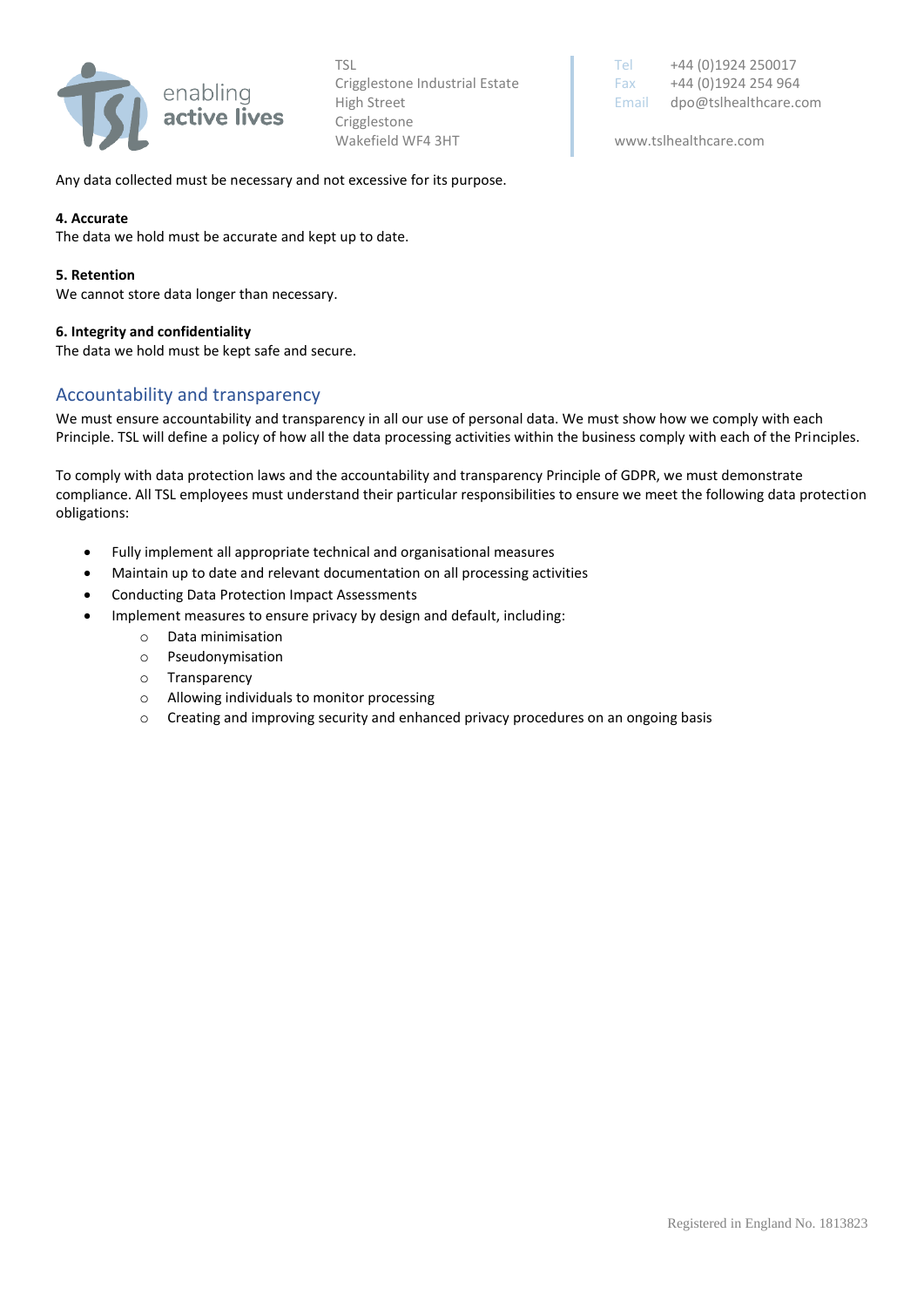

TSL TSL TEL +44 (0) 1924 250017 Crigglestone Industrial Estate Fax  $+44 (0)1924 254 964$ High Street **Email dpo@tslhealthcare.com** 

# <span id="page-5-0"></span>Our procedures

#### <span id="page-5-1"></span>Fair and lawful processing

We must process personal data fairly and lawfully in accordance with individuals' rights under the first Principle. This generally means that we should not process personal data unless the individual whose details we are processing has consented to this happening.

If we cannot apply a lawful basis (explained below), our processing does not conform to the first principle and will be unlawful. Data subjects have the right to have any data unlawfully processed erased.

### <span id="page-5-2"></span>Controlling vs. processing data

TSL is classified as a data controller. We only process personal data for the core business purposes therefore do not have to register with the ICO.

If you are in any doubt about how we handle data, contact the DPO for clarification.

### <span id="page-5-3"></span>Lawful basis for processing data

We have reviewed the data that we collect to establish a lawful basis for storing the data for business purposes. The data was assessed against the following guidelines:

#### *1. Consent*

We hold recent, clear, explicit, and defined consent for the individual's data to be processed for a specific purpose.

#### *2. Contract*

The processing is necessary to fulfil or prepare a contract for the individual.

#### *3. Legal obligation*

We have a legal obligation to process the data (excluding a contract).

#### *4. Vital interests*

Processing the data is necessary to protect a person's life or in a medical situation.

#### *5. Public function*

Processing necessary to carry out a public function, a task of public interest or the function has a clear basis in law.

#### *6. Legitimate interest*

The processing is necessary for our legitimate interests. This condition does not apply if there is a good reason to protect the individual's personal data which overrides the legitimate interest.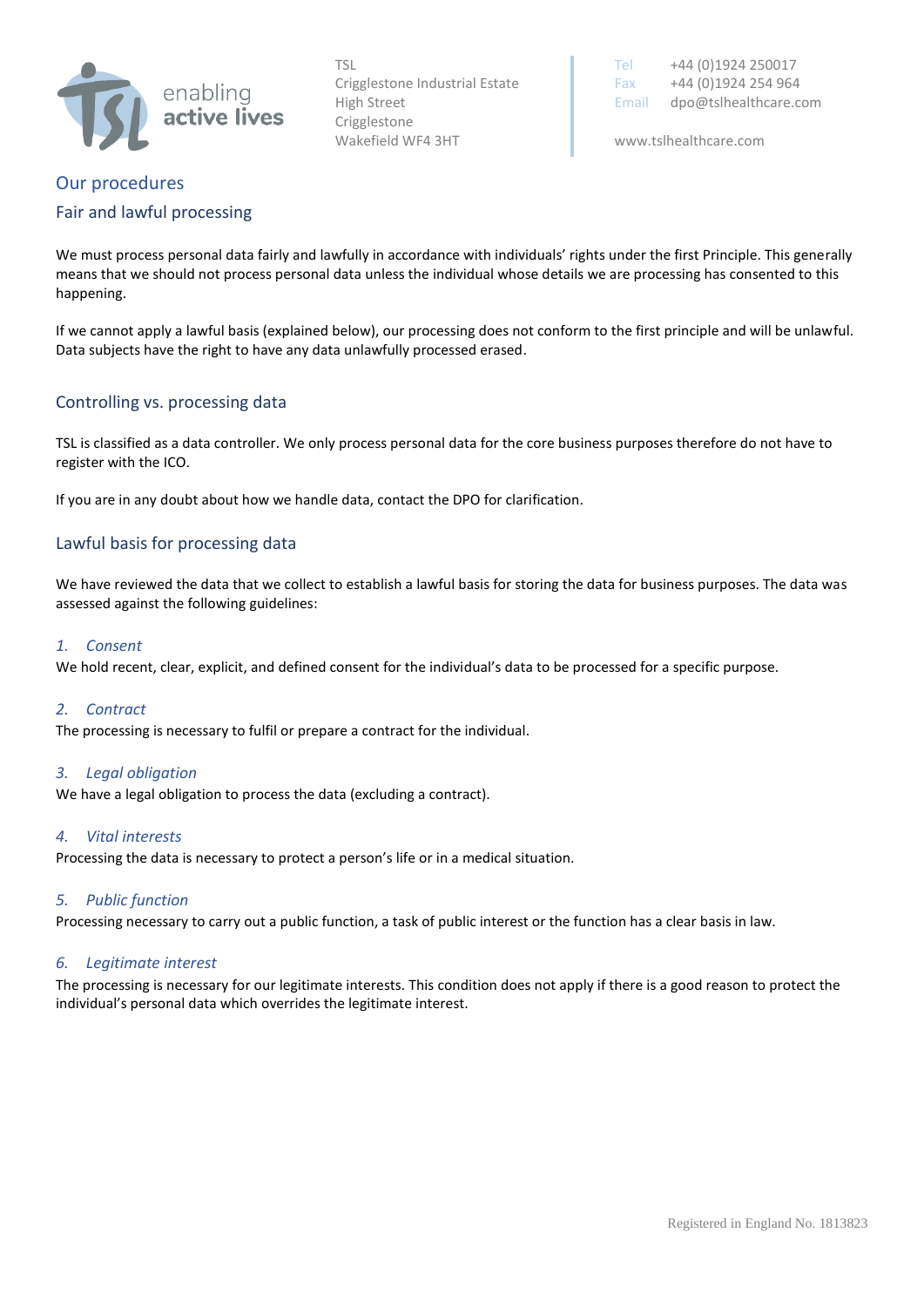

TSL Tel +44 (0)1924 250017 Crigglestone Industrial Estate Fax  $+44 (0)1924 254 964$ High Street **Email dpo@tslhealthcare.com** 

## <span id="page-6-0"></span>Responsibilities

### <span id="page-6-1"></span>Our responsibilities

- Analysing and documenting the type of personal data we hold
- Checking procedures to ensure they cover all the rights of the individual
- Identify the lawful basis for processing data
- Ensuring consent procedures are lawful
- Implementing and reviewing procedures to detect, report and investigate personal data breaches
- Store data in safe and secure ways
- Assess the risk that could be posed to individual rights and freedoms should data be compromised

## <span id="page-6-2"></span>TSL Employee Responsibilities

- Fully understand your data protection obligations
- Check that any data processing activities you are dealing with comply with our policy and are justified
- Do not use data in any unlawful way
- Do not store data incorrectly, be careless with it or otherwise cause us to breach data protection laws and our policies through your actions
- Comply with this policy at all times
- Raise any concerns, notify any breaches or errors, and report anything suspicious or contradictory to this policy or our legal obligations without delay

## <span id="page-6-3"></span>Responsibilities of the Data Protection Officer

- Keeping the board updated about data protection responsibilities, risks and issues
- Reviewing all data protection procedures and policies on a regular basis
- Arranging data protection training and advice for all staff members and those included in this policy
- Answering questions on data protection from staff, board members and other stakeholders
- Responding to individuals such as clients and employees who wish to know which data is being held on them by us
- Checking and approving with third parties that handle the company's data any contracts or agreement regarding data processing

#### <span id="page-6-4"></span>Responsibilities of the IT Manager

- Ensure all systems, services, software and equipment meet acceptable security standards
- Checking and scanning security hardware and software regularly to ensure it is functioning properly
- Researching third-party services, such as cloud services the company is considering using to store or process data

## <span id="page-6-5"></span>Responsibilities of the Sales & Marketing Director

- Approving data protection statements attached to emails and other marketing copy
- Addressing data protection queries from clients, target audiences or media outlets
- Coordinating with the DPO to ensure all marketing initiatives adhere to data protection laws and the company's Data Protection Policy

## <span id="page-6-6"></span>Accuracy and relevance

We will ensure that any personal data we process is accurate, adequate, relevant and not excessive, given the purpose for which it was obtained. We will not process personal data obtained for one purpose for any unconnected purpose unless the individual concerned has agreed to this or would otherwise reasonably expect this.

Individuals may ask that we correct inaccurate personal data relating to them. If you believe that information is inaccurate you should record the fact that the accuracy of the information is disputed and inform the DPO.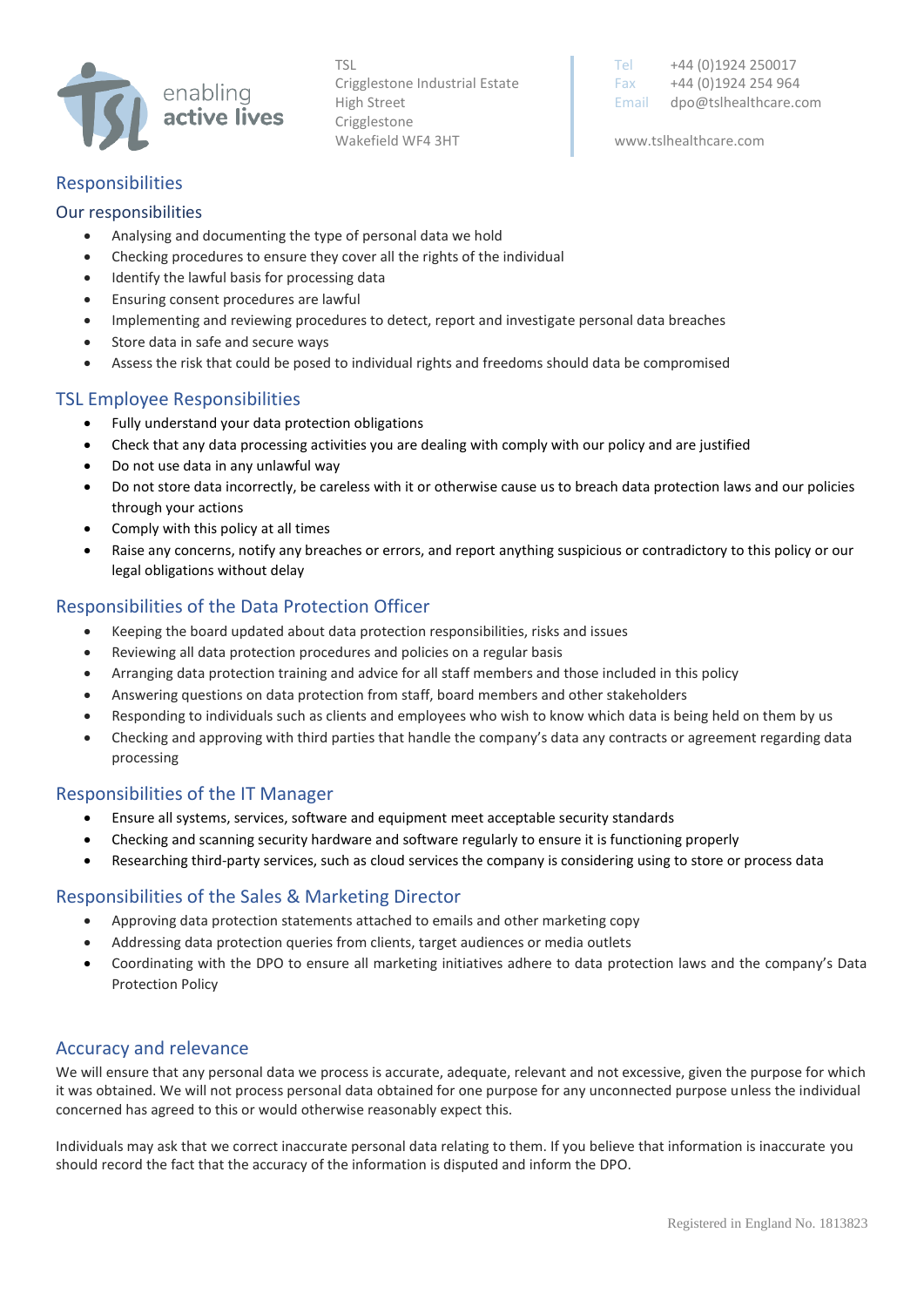

TSL Tel +44 (0)1924 250017 Crigglestone Industrial Estate Fax  $+44 (0)1924 254 964$ High Street **Email dpo@tslhealthcare.com** 

#### <span id="page-7-0"></span>Data security

You must keep personal data secure against loss or misuse. Where other organisations process personal data as a service on our behalf, the DPO will establish what, if any, additional specific data security arrangements need to be implemented in contracts with those third party organisations.

## <span id="page-7-1"></span>Storing data securely

- In cases when data is stored on printed paper, it should be kept in a secure place where unauthorised personnel cannot access it
- Printed data should be shredded when it is no longer needed
- Data stored on a computer should be protected by strong passwords
- Data stored on CDs or memory sticks must be encrypted or password protected and locked away securely when they are not being used
- The DPO / IT Manager must approve any cloud used to store data
- Servers containing personal data must be kept in a secure location, away from general office space
- Data should be regularly backed up in line with the company's backup procedures
- Data should never be saved directly to mobile devices such as laptops, tablets or smartphones
- All servers containing sensitive data must be approved and protected by security software
- All possible technical measures must be put in place to keep data secure

### <span id="page-7-2"></span>Data retention

We must retain personal data for no longer than is necessary. What is necessary will depend on the circumstances of each case, taking into account the reasons that the personal data was obtained, but should be determined in a manner consistent with our data retention guidelines.

## <span id="page-7-3"></span>Transferring data internationally

There are restrictions on international transfers of personal data. You must not transfer personal data abroad, or anywhere else outside of normal rules and procedures without express permission from the DPO.

## <span id="page-7-4"></span>Rights of individuals

Individuals have rights to their data which we must respect and comply with to the best of our ability. We must ensure individuals can exercise their rights in the following ways:

- *1. Right to be informed*
- Providing privacy notices which are concise, transparent, intelligible and easily accessible, free of charge, that are written in clear and plain language
- Keeping a record of how we use personal data to demonstrate compliance with the need for accountability and transparency
- *2. Right of access*
- Enabling individuals to access their personal data and supplementary information
- Allowing individuals to be aware of and verify the lawfulness of the processing activities

#### *3. Right to rectification*

- We must rectify or amend the personal data of the individual if requested because it is inaccurate or incomplete
- This must be done without delay, and no later than one month
- *4. Right to erasure*
- We must delete or remove an individual's data if requested and there is no compelling reason for its continued processing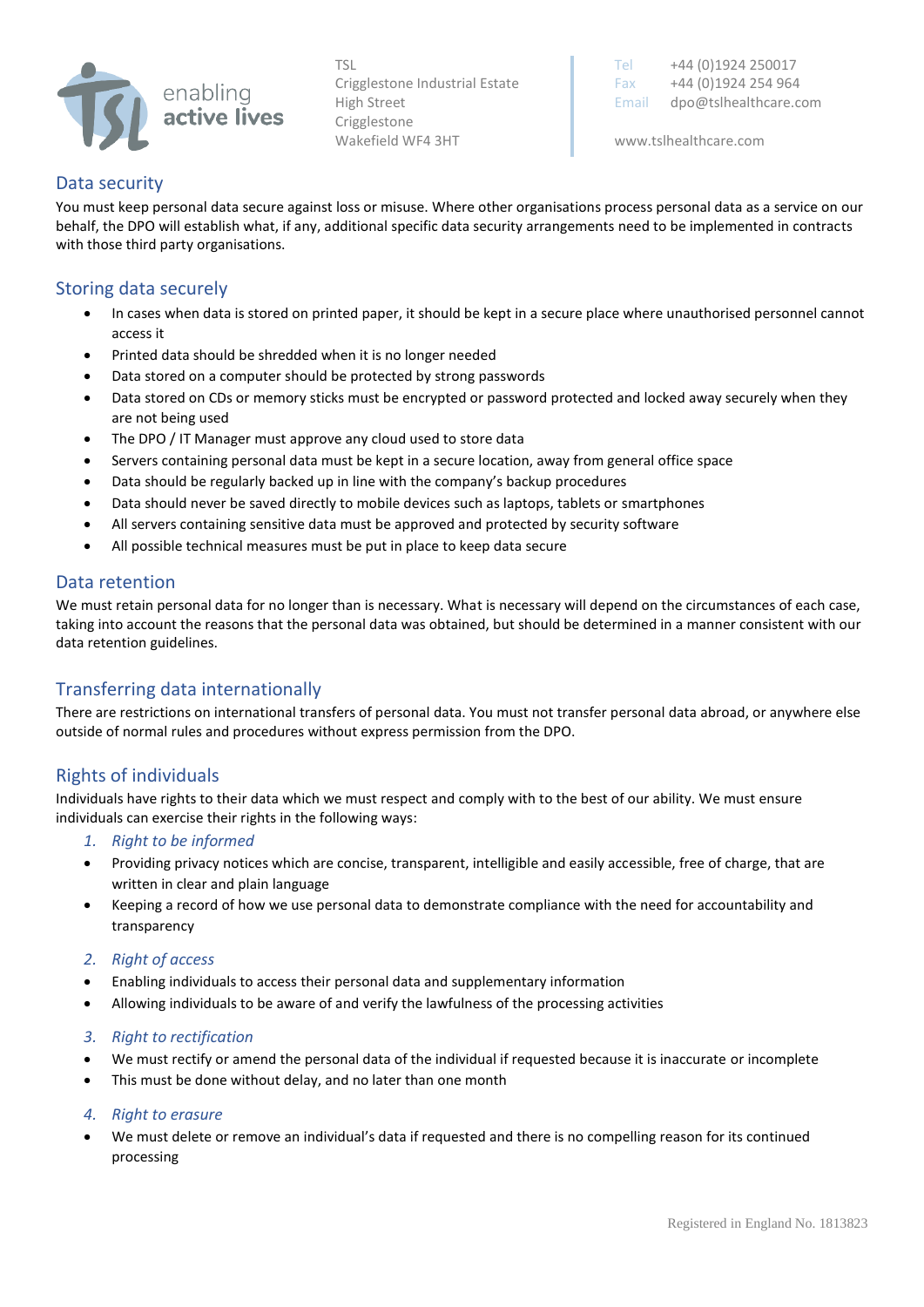

TSL TSL TEL +44 (0) 1924 250017 Crigglestone Industrial Estate Fax +44 (0)1924 254 964 High Street **Email dpo@tslhealthcare.com** 

#### *5. Right to restrict processing*

- We must comply with any request to restrict, block, or otherwise suppress the processing of personal data
- We are permitted to store personal data if it has been restricted, but not process it further
- We must retain enough data to ensure the right to restriction is respected in the future

#### *6. Right to data portability*

- We must provide individuals with their data so that they can reuse it for their own purposes or across different services
- We must provide it in a commonly used, machine-readable format, and send it directly to another controller if requested

#### *7. Right to object*

- We must respect the right of an individual to object to data processing based on legitimate interest or the performance of a public interest task
- We must respect the right of an individual to object to processing their data for scientific and historical research and statistics

#### *8. Rights in relation to automated decision making and profiling*

• TSL currently do not have any systems that perform automated decision making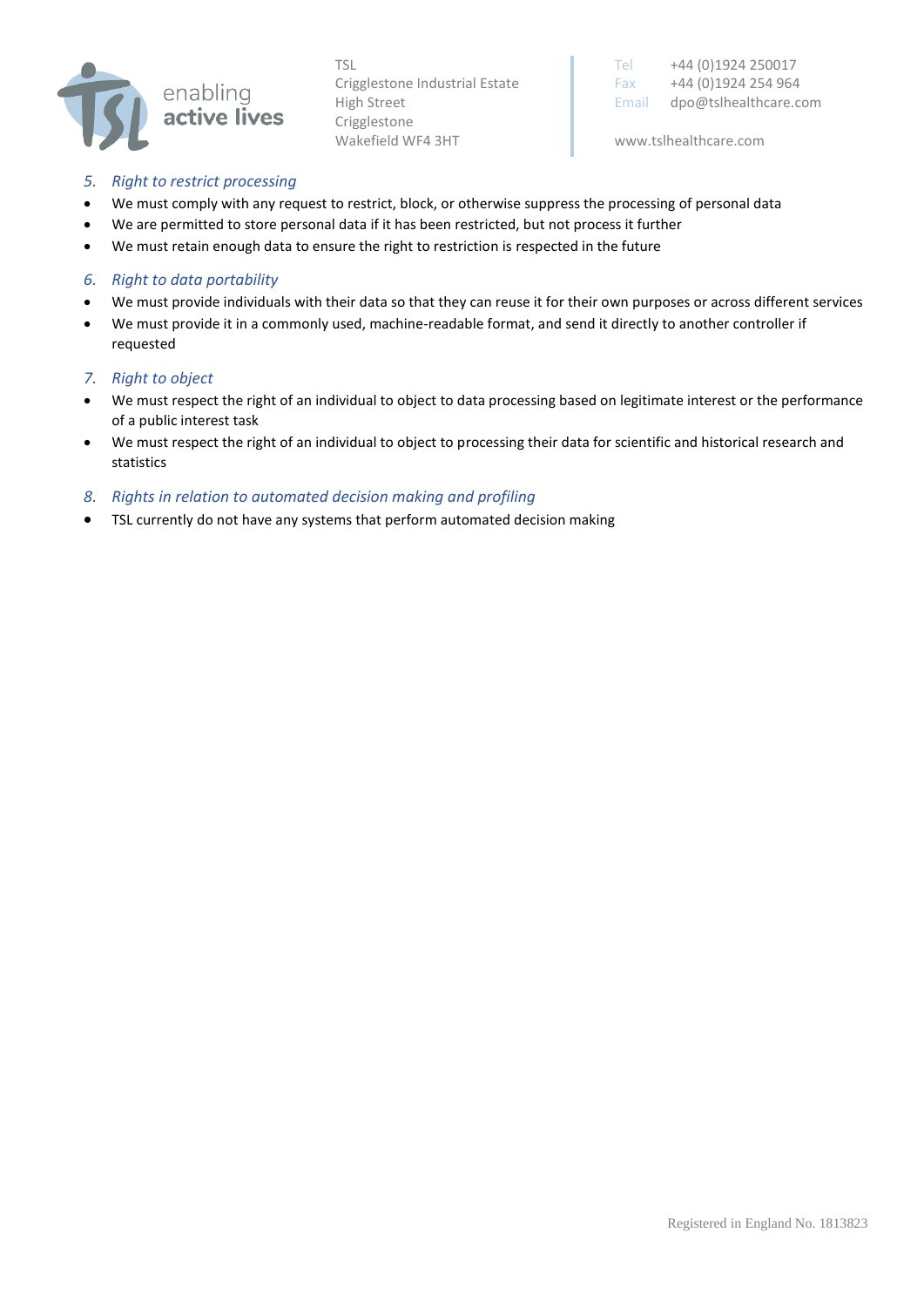

TSL Tel +44 (0)1924 250017 Crigglestone Industrial Estate Fax  $+44 (0)1924 254 964$ High Street **Email dpo@tslhealthcare.com** 

## <span id="page-9-0"></span>Subject Access Requests

#### <span id="page-9-1"></span>What is a subject access request?

An individual has the right to receive confirmation that their data is being processed, access to their personal data and supplementary information which means the information which should be provided in a privacy notice.

### <span id="page-9-2"></span>How we deal with subject access requests

We must provide an individual with a copy of the information the request, free of charge. This must occur without delay, and within one month of receipt. We endeavour to provide data subjects access to their information in commonly used electronic formats, and where possible, provide direct access to the information through a remote accessed secure system.

If complying with the request is complex or numerous, the deadline can be extended by two months, but the individual must be informed within one month. You must obtain approval from the DPO before extending the deadline.

If the request is for a large quantity of data, we can request the individual specify the information they are requesting. This can only be done with express permission from the DPO.

Once a subject access request has been made, you must not change or amend any of the data that has been requested. Doing so is a criminal offence.

## <span id="page-9-3"></span>Data portability requests

We must provide the data requested in a structured, commonly used and machine-readable format. We must provide this data either to the individual who has requested it, or to the data controller they have requested it be sent to.

This must be done free of charge and without delay, and no later than one month. This can be extended to two months for complex or numerous requests, but the individual must be informed of the extension within one month and you must receive express permission from the DPO first.

#### <span id="page-9-4"></span>Right to erasure

#### <span id="page-9-5"></span>What is the right to erasure?

Individuals have a right to have their data erased and for processing to cease in the following circumstances:

- Where the personal data is no longer necessary in relation to the purpose for which it was originally collected and / or processed
- Where consent is withdrawn
- Where the individual objects to processing and there is no overriding legitimate interest for continuing the processing
- The personal data was unlawfully processed or otherwise breached data protection laws
- <span id="page-9-6"></span>To comply with a legal obligation

#### How we deal with the right to erasure

We can only refuse to comply with a right to erasure in the following circumstances:

- To exercise the right of freedom of expression and information
- To comply with a legal obligation for the performance of a public interest task or exercise of official authority
- The exercise or defence of legal claims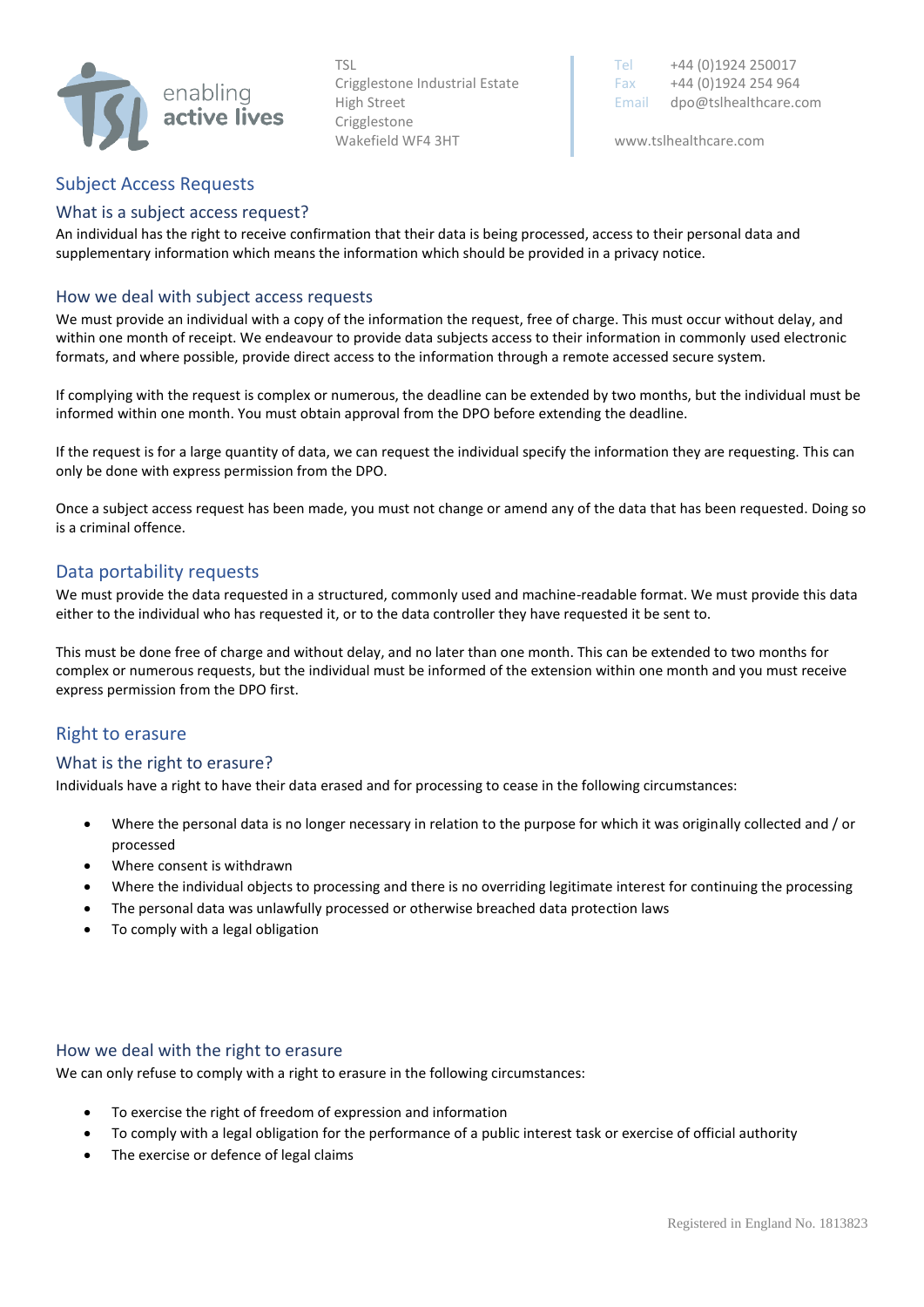

TSL Tel +44 (0)1924 250017 Crigglestone Industrial Estate Fax  $+44 (0)1924 254 964$ High Street **Email dpo@tslhealthcare.com** 

If personal data that needs to be erased has been passed onto other parties or recipients, they must be contacted and informed of their obligation to erase the data. If the individual asks, we must inform them of those recipients.

## <span id="page-10-0"></span>The right to object

Individuals have the right to object to their data being used on grounds relating to their particular situation. We must cease processing unless:

- We have legitimate grounds for processing which override the interests, rights and freedoms of the individual
- The processing relates to the establishment, exercise or defence of legal claims

We must always inform the individual of their right to object at the first point of communication, i.e. in the privacy notice.

## The right to Rectification

If an individual feel we have the incorrect information stored for them, they have the ask for their data to be rectified. The DPO will assess the request and if the information can be confirmed to be correct then the data will be rectified. Where this cannot be confirmed the DPO will ask for more information to be provided to substantiate the change, if the change cannot be substantiated it will remain in its original state with the rectification request attached. In all cases, the individual will be informed of the final result of the request.

## <span id="page-10-1"></span>Third parties

#### <span id="page-10-2"></span>Using third party controllers and processors

As a data controller, we must have written contracts in place with any third party data controllers that we use. The contract must contain specific clauses which set out our and their liabilities, obligations and responsibilities.

As a data controller, we must only appoint processors who can provide sufficient guarantees under GDPR and that the rights of data subjects will be respected and protected.

## <span id="page-10-3"></span>**Contracts**

Our contracts must comply with the standards set out by the ICO and, where possible, follow the standard contractual clauses which are available. Our contracts with data controllers must set out the subject matter and duration of the processing, the nature and stated purpose of the processing activities, the types of personal data and categories of data subject, and the obligations and rights of the controller.

At a minimum, our contracts must include terms that specify:

- Acting only on written instructions
- Those involved in processing the data are subject to a duty of confidence
- Appropriate measures will be taken to ensure the security of the processing
- The third party controller will assist the DPO in dealing with subject access requests and allowing data subjects to exercise their rights under GDPR
- Delete or return all personal data at the end of the contract
- Submit to regular audits and inspections, and provide whatever information necessary for TSL to meet their legal obligations
- Nothing will be done by the third party controller to infringe on GDPR

# <span id="page-10-4"></span>Criminal offence data

#### <span id="page-10-5"></span>Criminal record checks

Any criminal record checks are justified by law. Criminal record checks cannot be undertaken based solely on the consent of the subject. We cannot keep a comprehensive register of criminal offence data. All data relating to criminal offences is considered to be a special category of personal data and must be treated as such. You must have approval from the DPO prior to carrying out a criminal record check.